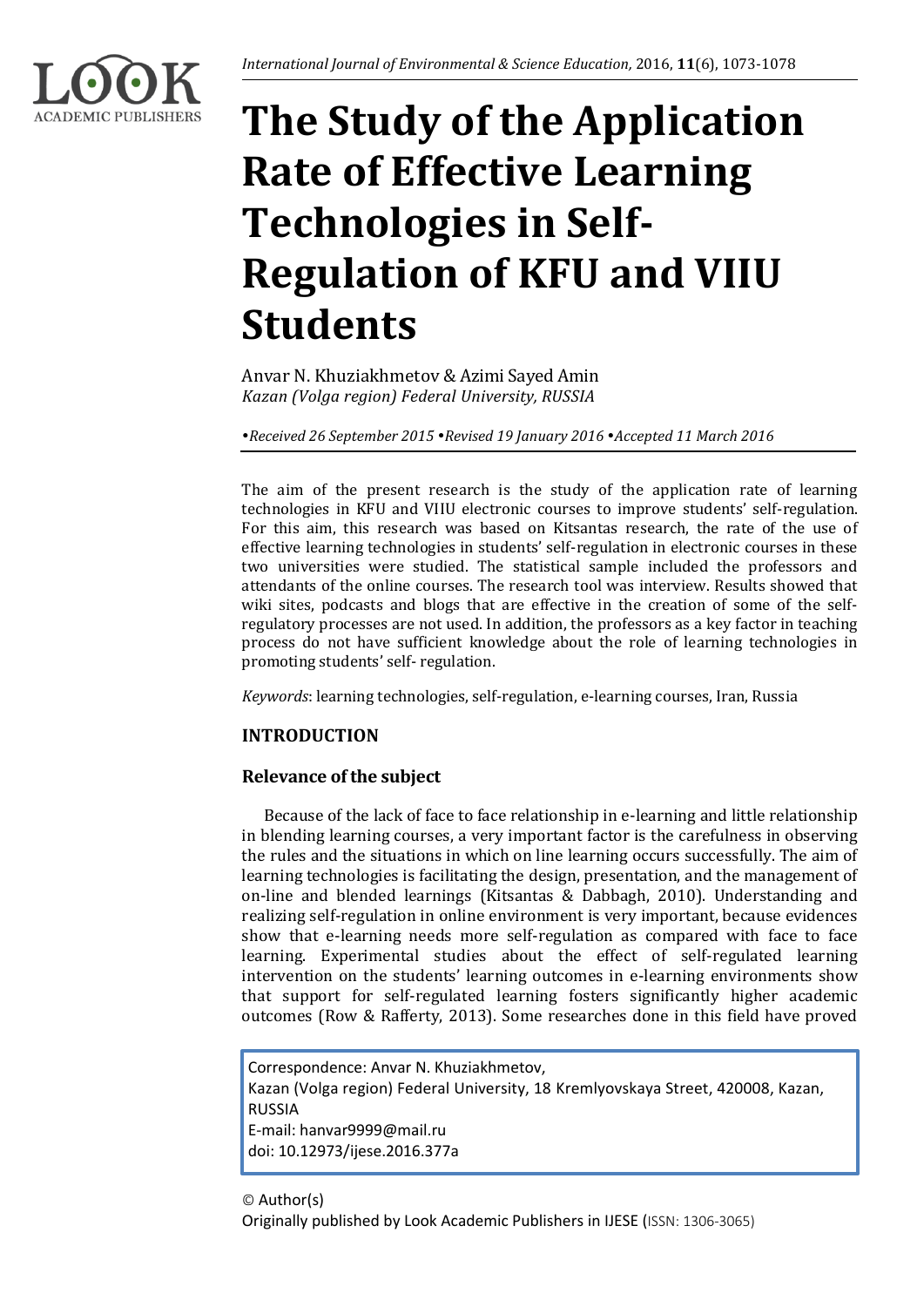this assertion. Researchers have also examined how learning technologies can support and promote students' self-regulated learning (Kitsantas &Dabbagh, 2011; Dabbagh & Kitsantas, 2013; Valeeva et al., 2016). For example, research evidences indicate that self-regulated learning processes such as goal-setting, self-monitoring, and self-evaluation can be supported by using experiences and resource sharing tools (e.g., blogs and wikis) whereas communication tools can enhance help-seeking behaviors. In turn, technology-enriched learning designed to enhance students' selfregulation and motivation facilitates academic performance and increases positive attitudes towards learning (Chang, 2007; Kramarski& Gutman, 2006; Perry & Winne, 2006). As we have seen in the research literature, self-regulation is commonly accepted as an important structure in learners' successfulness in learning environments such as online courses (Williams & Hellman, 2004).

## **Problem statement**

Self-regulation is a process, which concentrate the people on the development of complementation of their tasks in different domains of human performance (Bandura, 1991). Zimmerman (2000) describes self-regulation as "self-generated thoughts, feelings, and actions that are planned and cyclically adapted to the attainment of personal goals". Self-regulated learning is a process that includes learners' intentional efforts for managing and guiding complex learning activities in order to complete instructional objectives successfully (Zimmerman & Schunk, 2001; Nasibullov, Kashapova & Shavaliyeva, 2015). Pintrich (2000) believes that self-regulated learning is an active and creative process that the learner sets his/her learning objectives and then tries to accomplish them in order to monitor, adapt and control his/her cognition, motivation and behavior. Some of the self-regulatory processes which have influence on learning outcomes are goal setting, time management, self-monitoring and thinking, reforming of learning strategies , feedback adaptation, seeking help and resource oriented learning (Bandura, 1991; Pintrich , 2000; Zimmerman & Schunk , 2001; Vlasova, Kirilova & Curteva, 2016).

Barnard et al., (2009) mention that self-regulated learning skills, which are important in face-to-face classes, have more important role in learning in on-line environments. Because of physical absence of the teacher and learners, it is more probable that having no self-regulated learning skills leads to doing tasks and homework unsuccessfully. Barnard also believes that in face-to-face environments more attention has been paid to the self-regulatory while in online learning environments less attention has been paid to self-regulatory skills. Because of this matter, in recent years, researchers have studied and paid more attention to selfregulatory subject in online environments. For example, in the fields of the relationship between the self-regulatory and online learning, we can refer to the researches of Lynch & Dembo (2004) and Whipp & Chiarelli (2004). In the field of the use of the online tools to develop self-regulatory behaviors, researchers have conducted researches such as Cho (2013) & Cho & Cho (2013); Dabbagh & Kitsatas (2012); Kitsantas & Dabbagh (2005), Kassab et al (2015); Kauffman (2004). In this direction, Kitsantas (2013) mentions that the proper use of learning technology such as using LMS and their facilities can potentially support the stages of self-regulation. She refers to special examples of learning technologies and their instructional use in self-regulatory field (Table №1). In her opinion, learning technology is the different sets of web-based tools, application software and mobile technologies, which blend the technological and instructional aspects and the internet facilities with each other.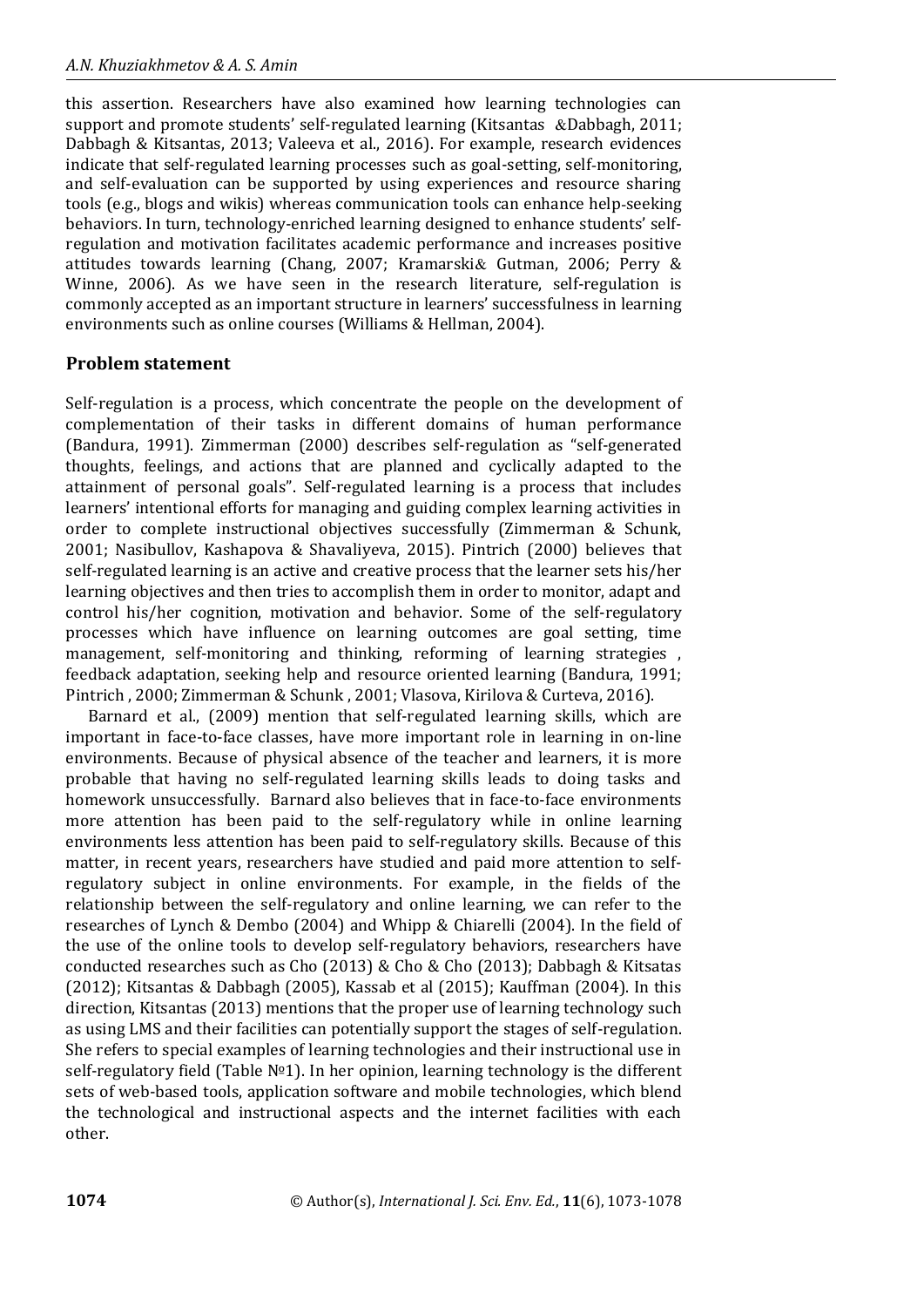## **METHODS**

In this research, because of the importance of the self-regulation behaviors in on line courses and also the role of learning technologies in their development, the rate of the use of learning technologies in students' self-regulatory development of VIIU and KFU based on the view of the professors and e-learning attendants was studied. The statistical sample of the research included 10 professors and 4 attendants. Five professors, two attendants of KFU, five professors, and two attendants of VIIU. The research method was descriptive survey and the research tool was interview. In addition, the researcher studied on line courses of KFU and VIIU from 2014 to 2015 by the use of the lists of Kitsatas learning technologies (Table 1).

Considering the explanations in the above table, which was derived from Kitsatas research about learning technologies, and their roles in promoting students' selfregulation, the researcher observing some of online courses of KF and VIIU, studied the learning technologies, which were used by these universities. For this purpose, researcher observed and studied the online course structure, syllabus, and different files in LMS, exercises, the students' facilities, instructional calendar, notes, news and forums in order to precisely determine which type of learning technologies used. It should be mentioned that both university use Moodle as LMS. The results of these studies are shown in Table № 2.

| Learning technologies                    | rabic 1. Learning technologies and modulum as and self-regulatory processes<br>Definition           | Self-regulatory processes                                            | <b>Instructional Use</b>                                                                                                                                                    |
|------------------------------------------|-----------------------------------------------------------------------------------------------------|----------------------------------------------------------------------|-----------------------------------------------------------------------------------------------------------------------------------------------------------------------------|
| <b>Blogs</b>                             | Online web-journal<br>maintained by a user whose<br>entries can be open for others<br>to comment on | Self-monitoring<br>Self-reflection<br>Self-efficacy                  | Publishing questions online for<br>others to answer<br>Providing and receiving feedback<br>from peers<br>Combining notes with the course<br>content to create a study guide |
| Podcasts                                 | Downloadable digital audio or<br>video media file                                                   | Modeling<br>Self-efficacy                                            | Audio/video lectures<br>Recording study group sessions                                                                                                                      |
| Social networks<br>(facebook)            | Online social structures                                                                            | Task strategies<br>Self-monitoring                                   | Networking among students<br>within and across institutions<br>Connecting with other experts in<br>the field<br>File sharing and transfer                                   |
| Virtual worlds                           | Interactive, online<br>social environment                                                           | Self-efficacy<br>Peer modeling<br>Task strategies<br>Self-monitoring | Virtual modelling<br>Role playing/simulations<br>Online meetings/training<br>Providing instructor/peer<br>feedback                                                          |
| Administrative tools (e.g.,<br>calendar) | Online date keeper                                                                                  | Time management<br>-Goal setting<br>Self-monitoring                  | Keeping records of activities<br>Recording due dates<br>Recording daily and long-term<br>tasks                                                                              |
| Online marking tools                     | Online test feedback                                                                                | Self-monitoring<br>Self-evaluation                                   | Record keeping<br>Providing instructor/peer<br>feedback                                                                                                                     |
| Online Grade book (LMS<br>tools)         | Online grades                                                                                       | Self-evaluation<br>Self-satisfaction<br>Attribution                  | Record keeping<br>Providing instructor/peer<br>feedback<br>Collaborative learning                                                                                           |
| Wikis                                    | Online, open access publishing<br>tools                                                             | Self-evaluation<br>Peer modeling<br>Seeking help                     | Knowledge sharing<br>Debating<br><b>Bulletins</b>                                                                                                                           |

**Table 1**. Learning technologies and instructional uses in self-regulatory processes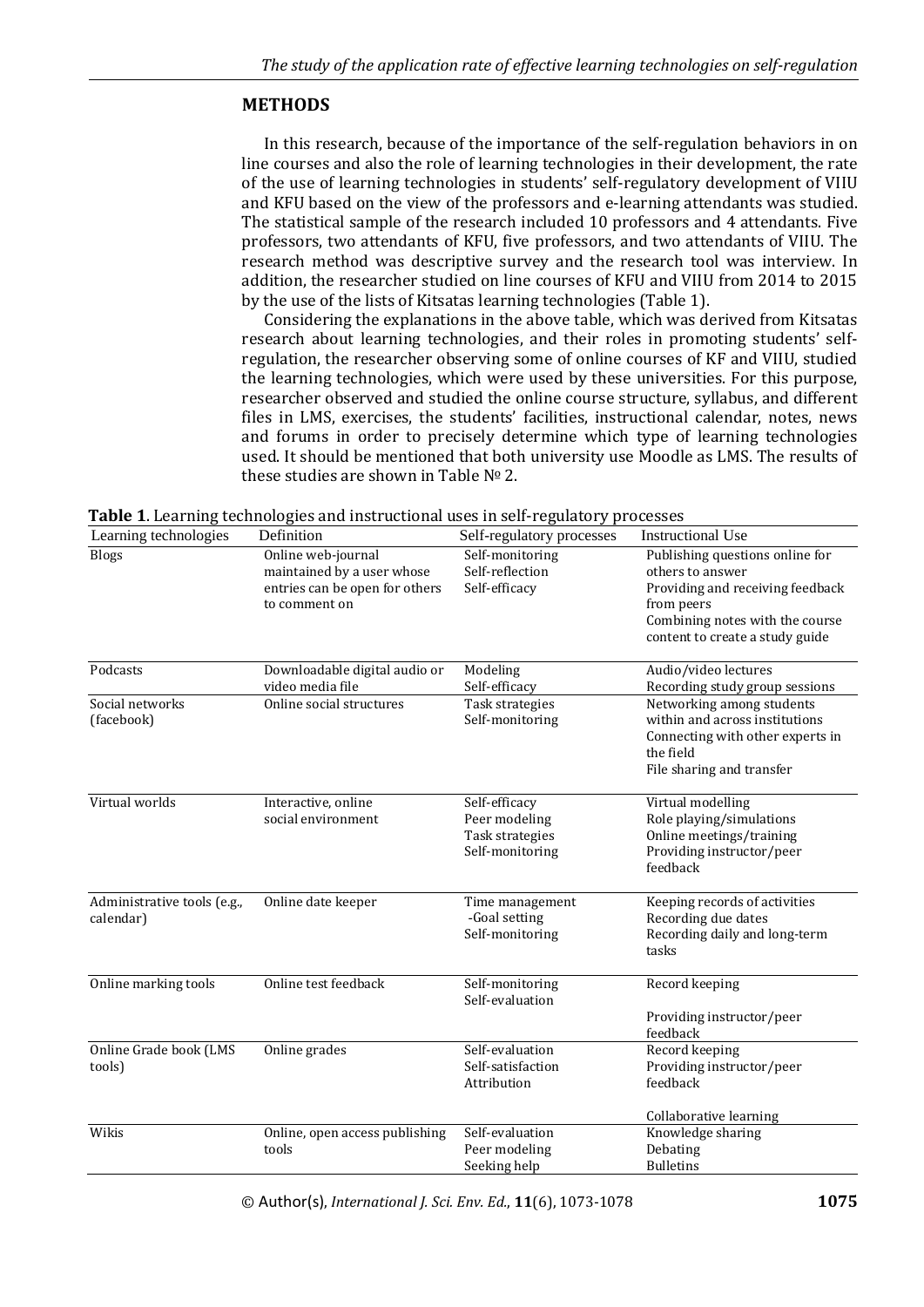| Learning<br>technologies                 | Self-regulatory<br>processes                                         | <b>Application in online courses</b><br><b>VIIU</b>              |          | <b>Application in online</b><br>courses KFU |          |
|------------------------------------------|----------------------------------------------------------------------|------------------------------------------------------------------|----------|---------------------------------------------|----------|
| <b>Blogs</b>                             | Self-monitoring<br>Self-reflection                                   |                                                                  | $\times$ |                                             | $\times$ |
| Podcasts                                 | Self-efficacy<br>Modeling<br>Self-efficacy                           | Using recorded audio files for<br>explaining how solve exercises |          |                                             | $\times$ |
| Social networks<br>(facebook)            | Task strategies<br>Self-monitoring                                   |                                                                  | $\times$ |                                             |          |
| Virtual worlds                           | Self-efficacy<br>Peer modeling<br>Task strategies<br>Self-monitoring |                                                                  |          |                                             |          |
| Administrative tools<br>(e.g., calendar) | Time management<br>-Goal setting<br>Self-monitoring                  |                                                                  |          |                                             |          |
| Online marking tools                     | Self-monitoring<br>Self-evaluation                                   |                                                                  |          |                                             |          |
| Online Grade book(LMS<br>tools)          | Self-evaluation<br>Self-satisfaction<br>Attribution                  |                                                                  | $\times$ |                                             | $\times$ |

|  |  | Table 2. Learning technologies used for promoting self-regulation in KFU and VII |
|--|--|----------------------------------------------------------------------------------|
|  |  |                                                                                  |

Considering the results of Table №2, we can say that not all facilities in VIIU and KFU learning management systems have been used in online courses. For example, in KFU blogs, podcasts, and wiki sites and in VIIU face book, blogs and wiki sites have not been used. As we see in Table № 1, a tool such as wiki can provide the possibility of self-evaluation, peer modelling and seeking help by sharing knowledge, discussion and argument among the students.

Podcasts can prepare the possibility of modelling and self-efficiency for the students by presenting the audio and video lectures. In addition, blogs as tools for communicating questions, answers, and receiving feedback can facilitate selfregulation processes such as self-monitoring, self-reflection and self-efficiency for the students. Social networks such as online learning tools can improve selfmonitoring and task strategies by networking among the students and other institutions and making relationship with other experts in the intended field and sharing and delivering the files. Thus, lack of use of the above learning tools causes the students not to be well and sufficiently exposed to the process of self-regulation in online environment.

## **RESULTS**

The results of the interview showed that most of the professors were not familiar with the role of the learning tools in forming self-regulatory behaviours and they need training courses in this field. After the interview with the attendants of online courses in KFU, it was clear that one of the major results of the incomplete use of the facilities was the insufficient budget.

In the case of VIIU, based on the professors' opinions the most important problem and the root of the other shortcomings and defects are the low speed of the internet and the problem of disconnecting. Although, one of the online courses professors in VIIU spoke about the positive effects of the e-learning tools in students' self-regulation states:

"I held on line practice class weekly and gave the recorded file to the students, too. In the mentioned half term, I wondered a lot about the students' performance both in their test grades and their behaviors and I found them very intelligent and good tempered."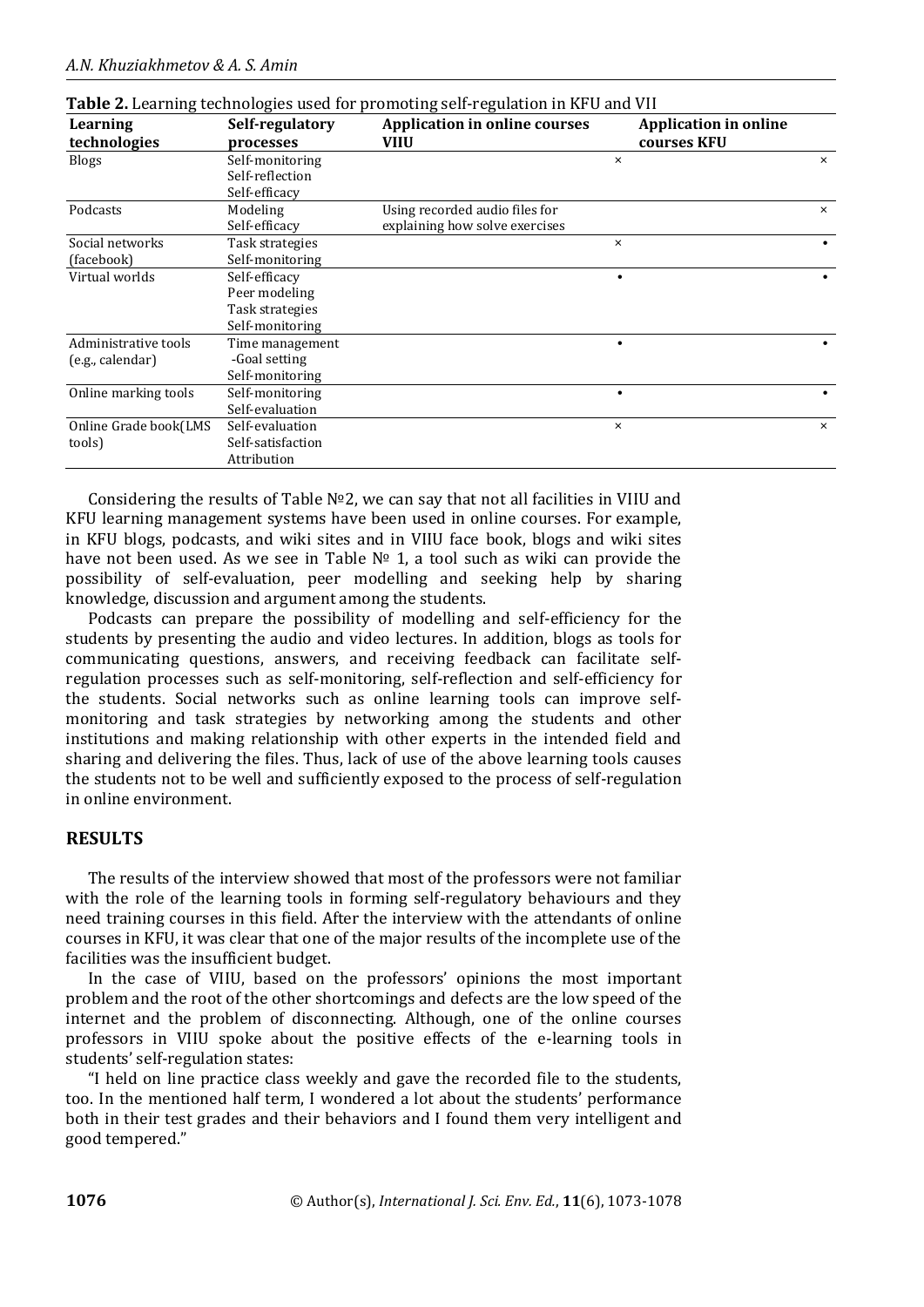As a whole, what the professors in both universities stated was *having insufficient skills in using different types of e-learning technologies*. It shows that in spite of this situation, there is some training for professors regarding content development and establishing the courses; these courses should be developed and should include progressive subjects such as how to use learning technologies to promote students' self-regulation in online environment.

#### **DISCUSSIONS**

The study of learning technologies used in online courses of KFU and VIIU shows shortcomings and the problems of these courses in the development of the students' self-regulation. In order to attain the maximum effectiveness in online courses, it is necessary to prepare rich content using learning technologies. It is necessary for the professor, as the key factor in management and monitoring of the self-regulatory processes of the students, to be well familiar with the online environment, learning technologies, their capabilities and the methods of using them. In other words, one of the effective factors on self-regulation of the students is the role of professor, his/her skill level and his/her qualification in this field.

Therefore the aimless and unconsciousness use of learning technologies cannot help professors and students reach an important goal such as self-regulation.

In fact, the professor should not limit his/herself to the mere use of new technologies, but he/she should make his/herself obligated to use them intentionally, carefully and without any hurry in order to help students in their professional development.

To do this, it is necessary to familiarize professors with the possibilities of learning technologies to support the students' self-regulation and practically teach them how to use learning technologies to enhance the students' self-regulation in online environment.

#### **REFERENCES**

- Bandura, A. (1986). *Social foundations of thought and action*: A social cognitive theory. Englewood Cliffs, NJ: Prentice-Hall.
- Bandura, A. (1991). *Social cognitive theory of moral thought and action*. In W. M. Kurtines & J. L. Gewirtz (Eds.), *Handbook of moral behavior and development*: Vol. 1. Theory (pp. 45- 103). Hillsdale, NJ: Erlbaum
- Bandura, A. (1991). Social cognitive theory of self-regulation. *Organizational behavior and human decision processes, 50*(2), 248-287.
- Barnard, L., Lan, W. Y., To, Y. M., Paton, V. O. & Lai, S. (2009). Measuring self-regulation in online and blended learning environments. *Internet & Higher Education, 12*(1), 1-6.
- Chang, M. (2007). Enhancing web-based language learning through self-monitoring. *Journal of Computer Assisted Learning, 23*(3), 187-196.
- Dabbagh, N., & Kitsantas, A. (2005). Using web-based pedagogical tools as scaffolds for selfregulated learning. *Instructional Science, 33*(5-6), 513-540.
- Dabbagh, N., & Kitsantas, A. (2012). Personal Learning Environments, social media, and selfregulated learning: A natural formula for connecting formal and informal learning. *The Internet and higher education, 15*(1), 3-8.
- De Backer, Liesje, Van Keer, H., & Valcke, M. (2015). Promoting university students' metacognitive regulation through peer learning: the potential of reciprocal peer tutoring. *Higher education, 70,* 469–486.
- Kassab, S. E., Al-Shafei, A. I., Salem, A. H., & Otoom, S. (2015). Relationships between the quality of blended learning experience, self-regulated learning, and academic achievement of medical students: a path analysis. *Advances in medical education and practice, 6,* 27.